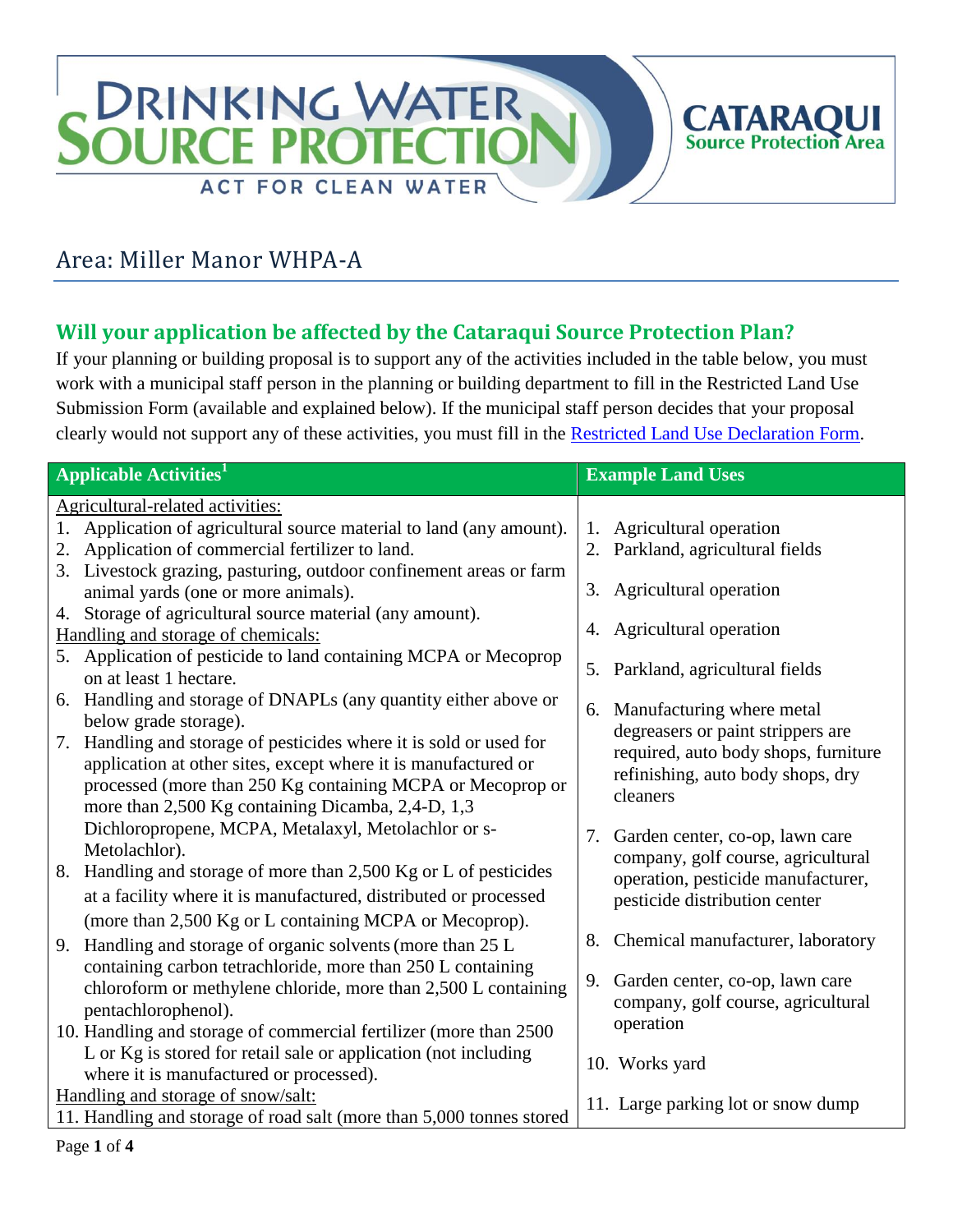| in a manner that may result in its exposure to precipitation or<br>snow melt).<br>12. Storage of snow (more than 0.01 ha in area below grade or more<br>than 1 ha above grade).                                                                                                                                                                                                                                                            | 12. Auto repair shop, welder's shop,<br>photofinishing business, laboratory,<br>medical facility                                                                    |
|--------------------------------------------------------------------------------------------------------------------------------------------------------------------------------------------------------------------------------------------------------------------------------------------------------------------------------------------------------------------------------------------------------------------------------------------|---------------------------------------------------------------------------------------------------------------------------------------------------------------------|
| Storage of hazardous wastes:<br>13. Storage of hazardous wastes at waste disposal sites (hazardous<br>or liquid industrial waste above, at or partially below grade).<br>14. The storage of wastes described in clauses (p), (q), (r), (s), (t) or<br>u of the definition of hazardous waste in Ontario Regulation 347<br>(General – Waste Management).                                                                                    | 13. Auto repair shop, welder's shop,<br>photofinishing business, laboratory,<br>medical facility<br>14. Airport                                                     |
| Airport-related activities:<br>15. Management of runoff that contains chemicals used in aircraft<br>de-icing.<br>Liquid fuels (including residential):<br>16. Handling and storage of liquid fuel (more than 250 L, but less<br>than 2,500 L stored below or partially below grade; more than<br>2,500 L at any grade, except bulk plants and facilities that<br>manufacture or refine fuel where handling and storage is above<br>grade). | 15. Residential, commercial,<br>institutional or industrial building<br>(heating oil), gas stations, works<br>yards, bulk plants, fuel<br>manufacturers, refineries |
|                                                                                                                                                                                                                                                                                                                                                                                                                                            |                                                                                                                                                                     |

<sup>1</sup> For any unfamiliar terms, refer to the **Restricted Land Use Glossary** 

### **Why is my application affected by the Cataraqui Source Protection Plan?**

The [Cataraqui Source Protection Plan](http://cleanwatercataraqui.ca/studies-and-reports/cataraqui-source-protection-plan-explanatory-document/) includes measures (policies) made under Part IV of the *Clean Water Act* to protect the drinking water source for the village of Mallorytown. Some activities that have the **potential** to harm water quality are prohibited or require a special plan (risk management plan) to ensure that good practices are in place to reduce the risk or chance of certain activities polluting the water. For more information about Part IV, please refer to the [Part IV Primer.](http://www.cleanwatercataraqui.ca/publications/CataraquiRegionPartIVPrimer.pdf)

# **What should I do if my application is affected by the Cataraqui Source Protection Plan?**

If your planning or building proposal includes activities in the table above, you must submit a ["Restricted Land](http://www.cleanwatercataraqui.ca/publications/RestrictedLandUseSubmissionForm-Web.pdf)  [Use Submission Form"](http://www.cleanwatercataraqui.ca/publications/RestrictedLandUseSubmissionForm-Web.pdf). The form can be filled out during your meeting with the municipal staff person, and sent to the regional risk management office. Click [here](http://www.cleanwatercataraqui.ca/publications/RestrictedLandUseSubmissionForm-Ex-Web.pdf) for an example completed form. On the form, you will be asked to provide:

- Your contact and property information
- A detailed description of the proposal
- The specific area where your application applies (i.e. Miller Manor WHPA-A)
- The reason that you need to refer your proposal to the Risk Management Office (from the table of activities found above)
- A drawing of the property, including the location of the proposed activity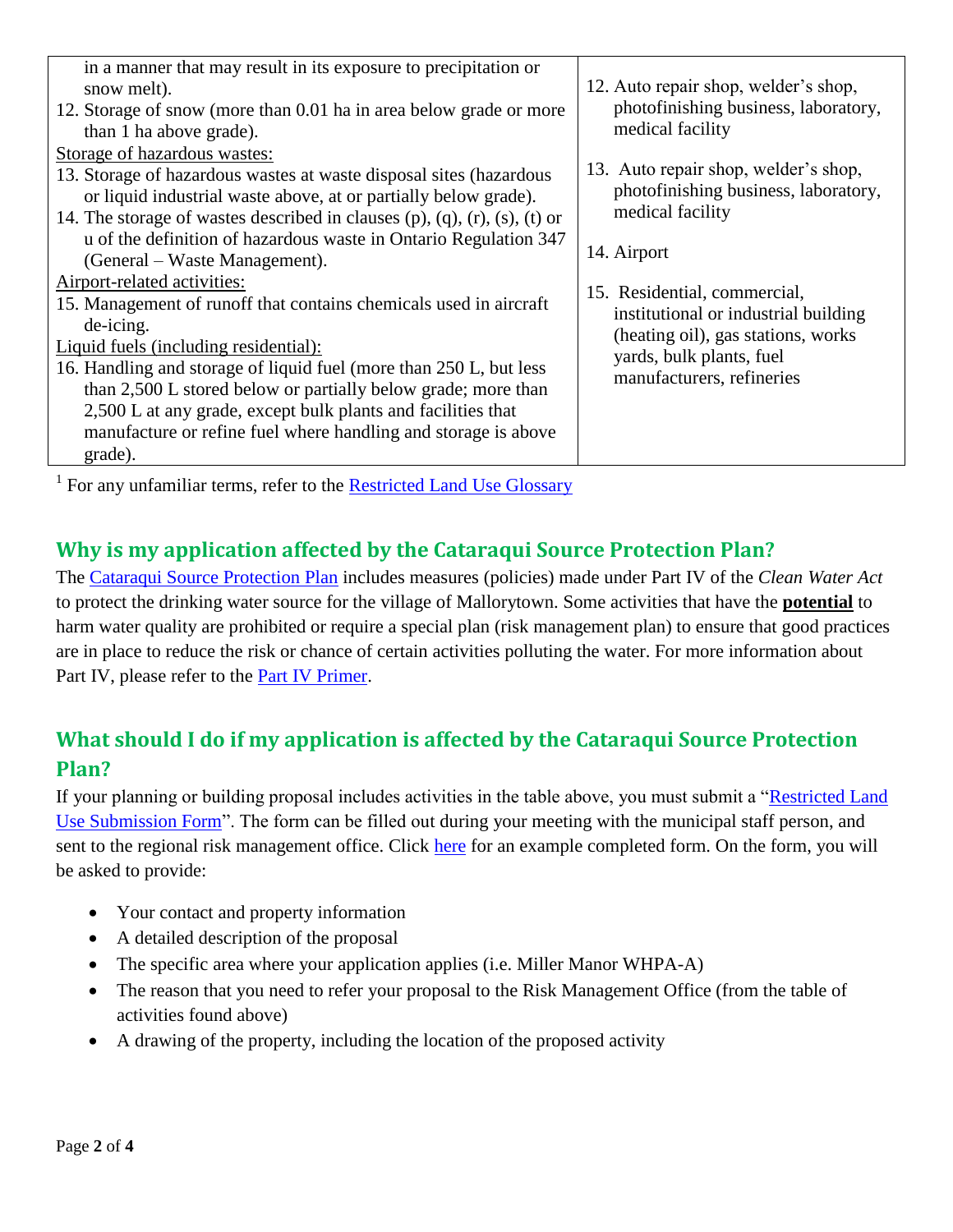### **What happens once I've submitted the Risk Management Office Submission Form?**

A Risk Management Official will examine your proposed development to determine if the associated activity (or activities) is prohibited or if it requires a risk management plan under the Cataraqui Source Protection Plan. The Risk Management Official's decision is based on policies included in the Cataraqui Source Protection Plan. Within ten (10) business days after receiving the Submission Form, the Risk Management Official will issue a Notice or letter. The municipality will also be provided with copies of this correspondence.

| Notice or Letter                                      | <b>What this means</b>                                  |
|-------------------------------------------------------|---------------------------------------------------------|
| Notice: the proposal does not require a risk          | You now have the proof from the Risk Management         |
| management plan and/or no part of the proposal is     | Official that there are no requirements under Part IV   |
| prohibited.                                           | of the Clean Water Act and you can continue to work     |
|                                                       | with the municipality on your application.              |
| Notice: a risk management plan is required and one is | If modifications to the plan are not necessary, you now |
| already in place.                                     | have the proof from the Risk Management Official        |
|                                                       | that there are no additional requirements under the     |
|                                                       | Clean Water Act and you can continue to work with       |
|                                                       | the municipality on your application.                   |
| Letter: a risk management plan is required or the     | You must work with the Risk Management Official to      |
| proposal involves prohibited activities.              | negotiate a risk management plan before continuing      |
|                                                       | with your planning or building application* OR          |
|                                                       |                                                         |
|                                                       | In the case of a prohibition, your proposal cannot      |
|                                                       | proceed.                                                |

\*When a risk management plan is agreed to, a copy of the plan with a notice will be provided by the risk management official. The municipality will need a copy of the notice as proof that the required plan is in place before the planning and/or building application process can continue.

#### **How do I contact the Regional Risk Management Office?**

The Cataraqui Region Conservation Authority provides the risk management services for most municipalities with drinking water systems in the Cataraqui Region (with the exception of the Township of Leeds and the Thousand Islands). The Risk Management Officials from the Cataraqui Source Protection Authority are fully certified and carry provincial identification. Please contact Holly Evans if you have any questions.

#### *Regional Risk Management Office*

613-546-4228 or 1-877-956-2722

Risk Management Official/Inspector Lead: **Holly Evans (**ext. **233)** [hevans@crca.ca](mailto:hevans@crca.ca)

Risk Management Official/Inspector Support: **Andrew Schmidt** (ext. **244)** [aschmidt@crca.ca](mailto:aschmidt@crca.ca)